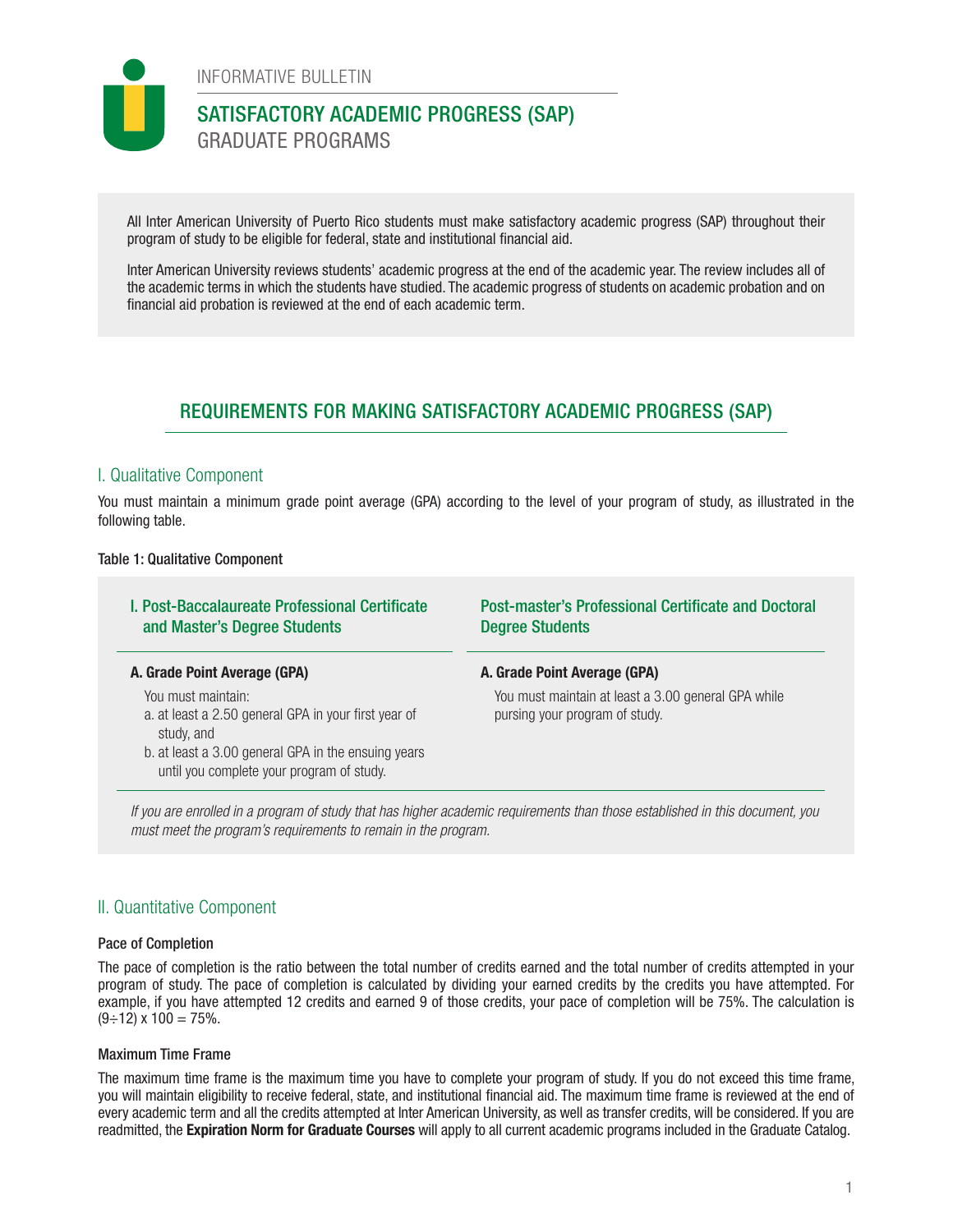### Note on Transfer Credits

The school accepts a maximum of 33% of transfer credits from other schools toward graduate programs of study. Courses with grades of A or B will be considered for transfer if they are equivalent to corresponding courses in the student's program of study. Only courses taken within the past ten years will be considered for transfer. All transfer credits will be counted as attempted credits for the maximum time frame. Post-Baccalaureate and Graduate level students accumulate time of study for transferred credits, at the rate of one year of study for every 16 transferred credits.

### Table 2: Quantitative Component

## Post-Baccalaureate Professional Certificate and Master's Degree Students

You must earn:

- a. 50% of the credits attempted in your first year of study
- b. 66.67% of the credits attempted in the remaining years

You have a maximum period of time to complete your program of study requirements, starting on the date you begin your first course at this level.

#### Post-Baccalaureate Professional Certificate **Programs**

• You have a maximum of two natural years to complete your program of study.

• You have a maximum of seven natural years to complete your program of study.

## Post-master's Professional Certificate and Doctoral Degree Students

#### A. Pace of Completion **A.** Pace of Completion

You must earn:

a. 66.67% of the credits attempted in each year of study

#### B. Maximum Time Frame B. Maximum Time Frame

You have a maximum period of time to complete your program of study requirements, starting on the date you begin your first course at this level.

#### Post-master's Professional Certificate Programs

• You have a maximum of two natural years to complete your program of study.

#### Master's Programs **Master's Programs Doctoral Programs**

• You have a maximum of eight natural years to complete your program of study.

*If you do not complete your program of study within the established time frame, you may submit an appeal to be evaluated to determine whether you may continue studying and restore your financial aid.*

## How can I maintain Satisfactory Academic Progress (SAP)?

- Enroll in courses following your program's course sequence plan
- Attend classes
- Participate in the courses' academic activities
- Do not abandon (stop attending) courses (UW)
- Do not drop courses (W)
- Avoid repeating courses
- Avoid changing your program of study and specialization
- Successfully complete the courses in which you enroll
- Visit your academic advisor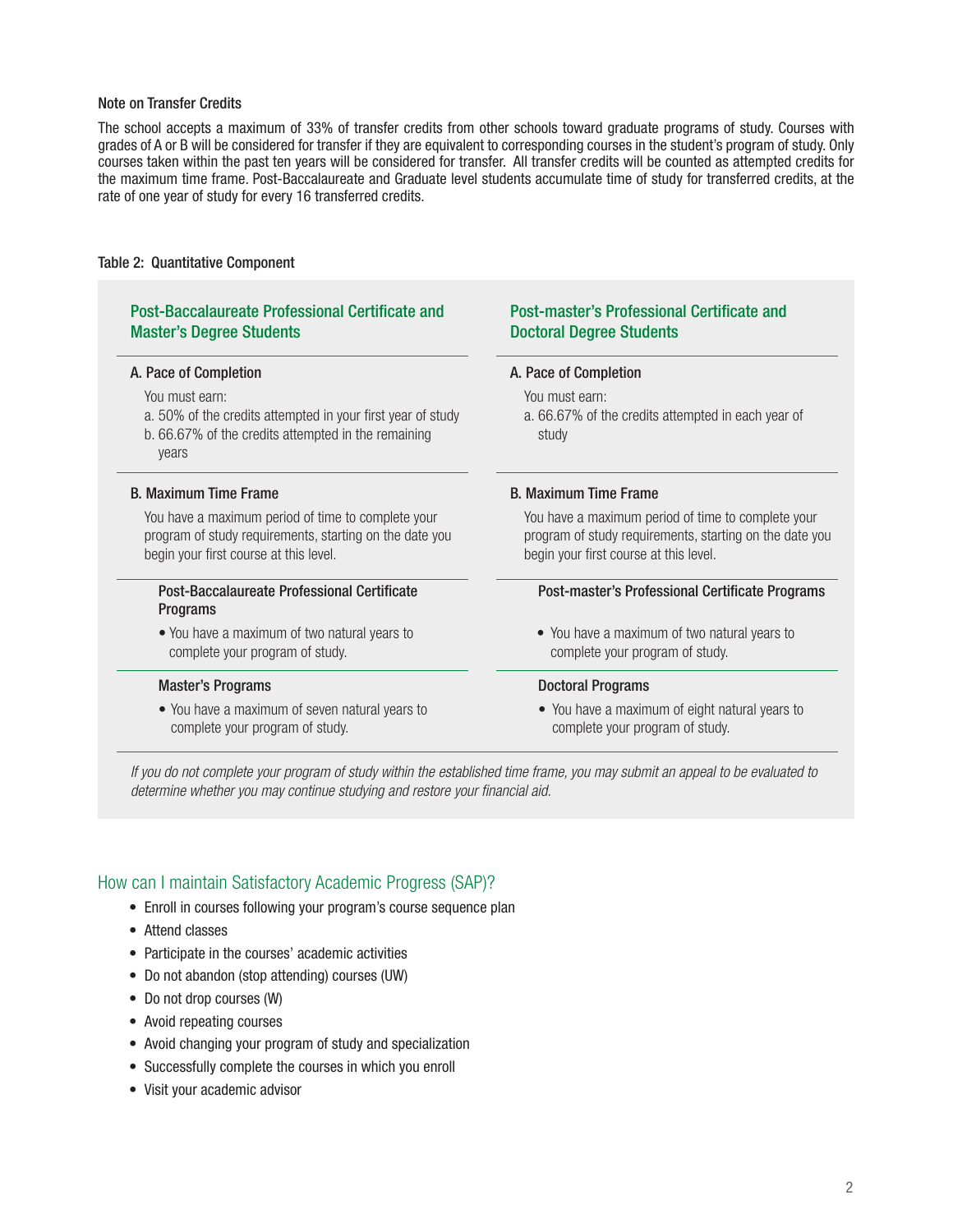## How do I know the status of my academic progress?

- At the end of the academic year, you will be notified of your academic standing by letter or e-mail.
- If you are on probation, you will be notified of your academic standing at the end of each academic term in which you enroll. You will be notified by letter or e-mail, as soon as your academic performance for the term has been evaluated.
- You may also verify your academic standing on InterWeb (www.inter.edu), under Student Services, View your academic records, and under Financial Aid.

## **Definitions**

- Financial Aid Suspension is a status assigned to a student that failed to meet satisfactory academic progress at the end of the Financial Aid Probation. A student may appeal this decision.
- An Appeal is the process for a student to petition the financial aid suspension when a student failed to meet satisfactory academic progress at the end of the Financial Aid Probation for reconsideration of the financial aid re-instatement eligibility.
- Financial Aid Probation is a status a school assigns to a student that appealed the financial aid suspension, the appeal is granted, and financial aid eligibility is reinstated for one academic term. This status may include an Academic Plan\*. The student must meet the school's regular satisfactory academic progress or meet the conditions of the Academic Plan to continue the financial aid eligibility.

*\*IAUPR requires an Academic Plan.* 

## What happens if I do not make Satisfactory Academic Progress (SAP)?

The University will evaluate your academic history at least once a year.

- If you do not comply with the quantitative or qualitative components of the Satisfactory Academic Progress Policy, you will be placed on Financial Aid Suspension Status. During this status, you will lose your eligibility to receive federal, state, and institutional financial aid.
- An appeal is required if you want to regain financial aid eligibility.



# SAP EVALUATION STATUSES FLOW CHART